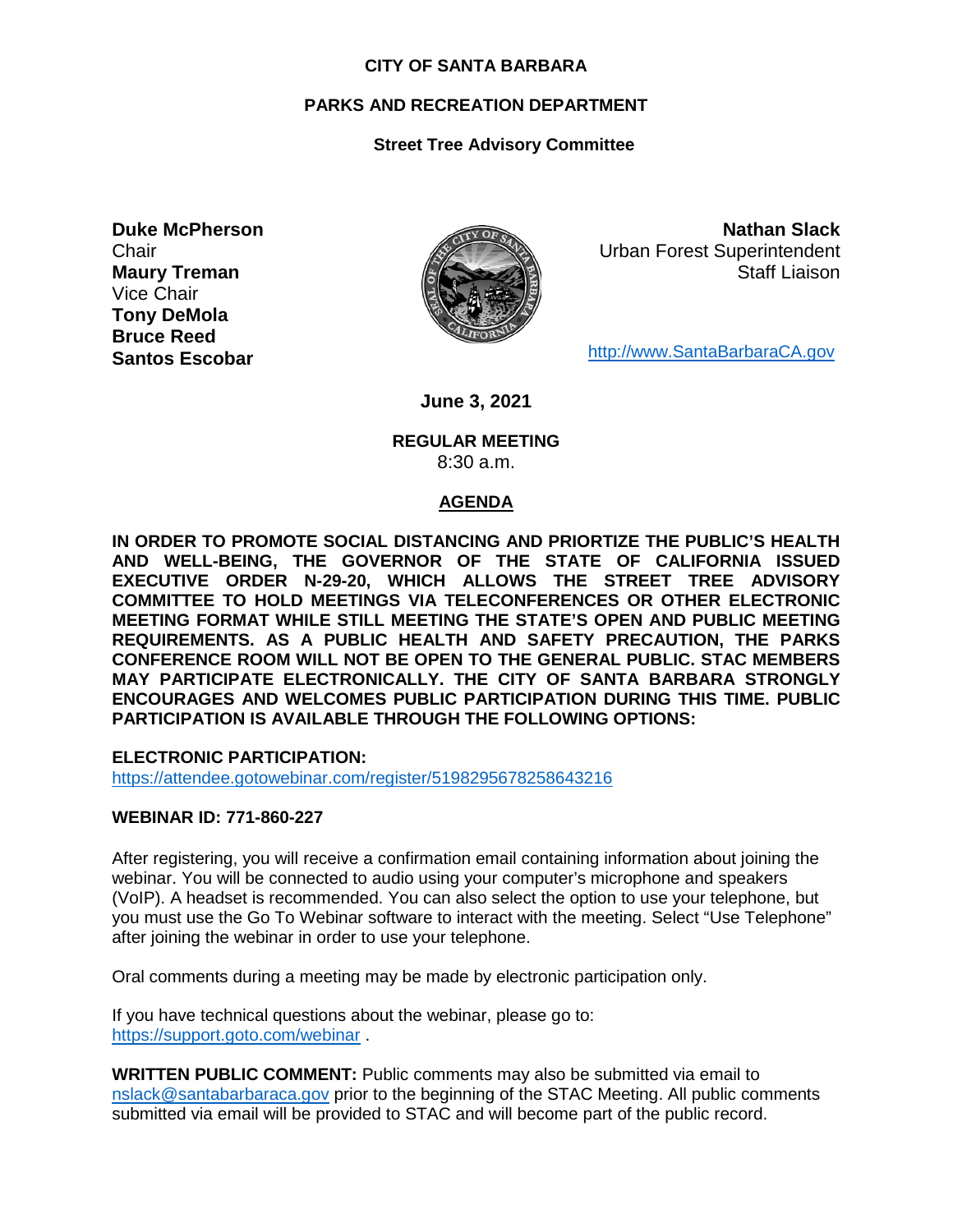**PUBLIC COMMENT:** Public comment on matters not listed on the agenda will occur at the beginning of the meeting. Members of the public wishing to speak must "raise their hand" in the GoToWebinar platform by selecting the virtual hand icon, which is generally located on most devices in the upper right hand corner of the screen. When persons are called on to speak, their microphone will be activated and they will be notified to begin speaking. Each speaker will be given a total of one minute to address the STAC.

**PUBLIC COMMENT ON AGENDIZED ITEMS:** Members of the public wishing to speak on a matter on the agenda must "raise their hand" in the GoToWebinar platform by selecting the virtual hand icon during the presentation of that item. The "raise hand" icon is generally located on most devices in the upper right hand corner of the screen. When persons are called on to speak, their microphone will be activated and they will be notified to begin speaking. Each speaker will be given a total of one minute to address the STAC.

## **PUBLIC INFORMATION**

Materials related to an item on this agenda submitted to the Street Tree Advisory Committee after distribution of the agenda packet are available for public inspection in the Parks Division Office located at 402 E. Ortega Street, Santa Barbara, CA 93101, during normal business hours.

### **CALL TO ORDER**

### **ROLL CALL**

## **CHANGES TO THE AGENDA**

### **APPROVAL OF MINUTES**

A. Regular Meeting May 6, 2021

## **MEMBER AND STAFF COMMUNICATIONS**

A. Parks and Recreation Commission actions

## **NEW BUSINESS**

#### **TREE REMOVAL CONSIDERATIONS STREET TREES**

- 1. 3109 Calle Noguera *(2) Archontophoenix cunninghamiana*, King Palm Christine Riesenfeld
- 2. 1723 Grand Ave. *Pinus canariensis,* Canary Island Pine Stella Pynn

## **SETBACK TREES**

- 1. 2711 Vernon Rd. *Sequoia sempervirens,* Coast Redwood Robert Richards
- 2. 2019 Bath St. *Sequoia sempervirens,* Coast Redwood Trina MacCosham
- 3. 3943 Camellia Ln. *Fraxinus uhdei*, Evergreen Ash Bart Spaulding
- 4. 921 Isleta Ave. *Eucalyptus globulus*, Blue Gum Patricia Stewart
- 5. 2901 Valencia Dr. *Afrocarpus gracilior*, Fern Pine Maureen Burke
- 6. 1212 Punta Gorda St. #23 *Ceiba speciosa*, Silk Floss Tree Ricardo Frustockl
- 7. 410 Las Alturas Rd. *Araucaria columnaris*, Cook Pine Mary Walters

## **STREET TREE MASTER PLAN**

#### **OLD BUSINESS**

**ADJOURNMENT**